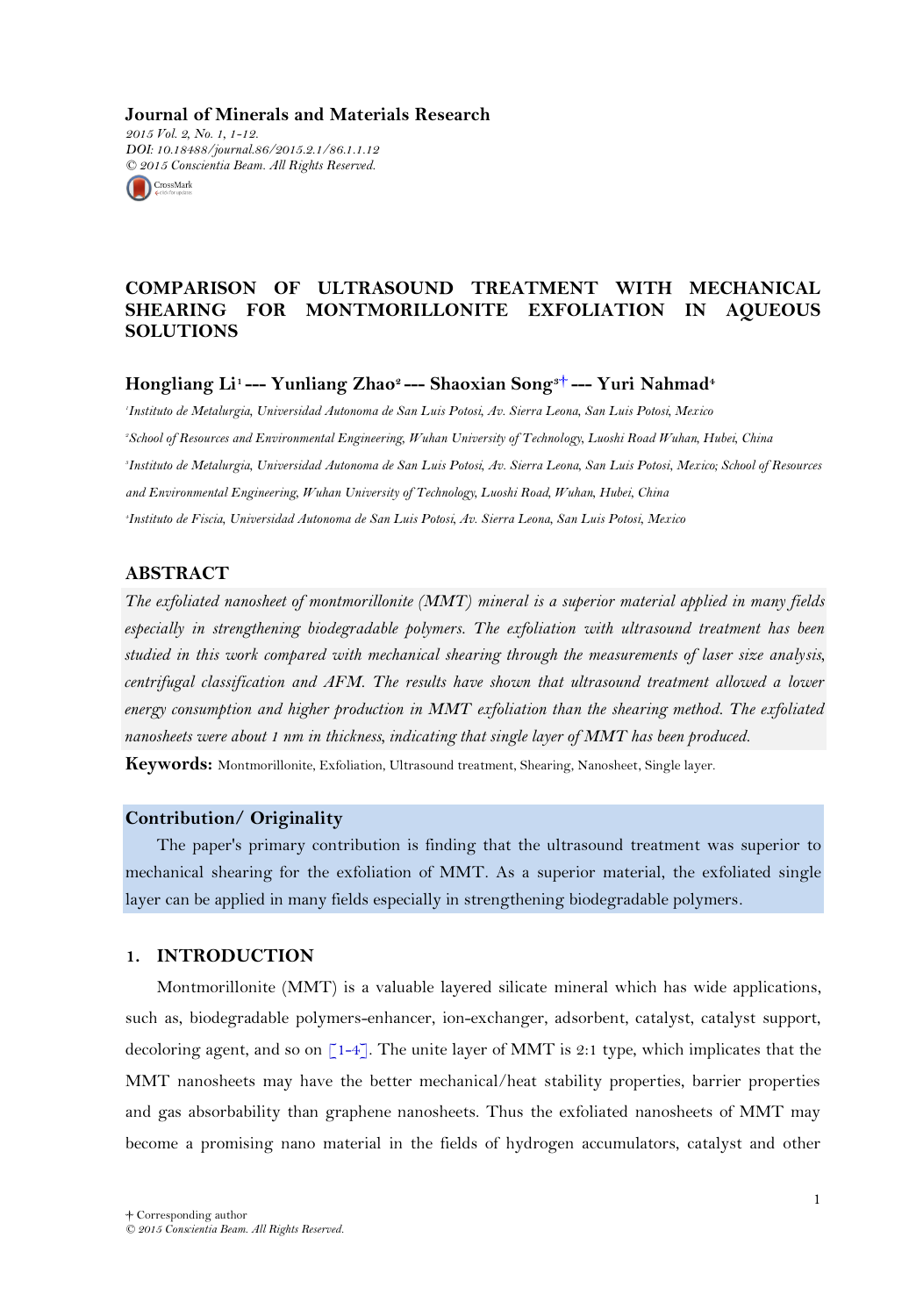potential fields  $\lceil 5 \rceil$ . Particularly, in traditional polymer industry, the environmental problems and petroleum consumption were raised. The application of biodegradable polymers has received extensive attention over the last two decades  $\lceil 6 \rceil$ . The natural biodegradable materials show poor mechanical, barrier and thermal characteristics. The layered MMT films are the necessary filling materials to improve the quality of biodegradable polymers  $\lceil 7, 8 \rceil$ . The exfoliated nanosheets can be fully dispersed into the polymer matrix. The phase homogeneity of exfoliated nanosheets is higher than the intercalated MMT. So the exfoliated nanocomposites exhibite a batter performances than the intercalated nanocomposites  $\lceil 9, 10 \rceil$ , for example, the higher Young's moduli  $\lceil 11 \rceil$ , larger elongation at break  $\lceil 12 \rceil$ , and better thermal stability  $\lceil 13 \rceil$ .

However, it is not easy to achieve complete exfoliated MMT nanosheet in polymer. The majority of the polymer nanocomposites were the intercalated nanostructure [\[14\]](#page-11-1). [Nie, et al.](#page-11-2)   $[15]$  obtained intercalated structure by stirring method. Zhang, et al.  $[16]$  found that the anionic surfactants can be entered into the interlayer space of Ca-MMT by means of ultrasound, but the single layer of exfoliated layer was not obtained. [Chivrac, et al. \[17\]](#page-11-4) indicated that the intercalated and exfoliated morphologies were obtained simultaneously, but the cost raised by the cationic starch consuming. [Wang, et al. \[18\]](#page-11-5) obtained the exfoliated MMT layers by the method of hydrothermal reaction. The thickness of the layers was 20nm. [Aouada, et al. \[19\]](#page-11-6) considered that the homogenous and transparent MMT nanocomposites were possibly obtained by means of the combination of the intercalation from solution and melt-processing preparation methods. But the exfoliated single layers were difficult to achieve. The main reason may be that the force between the interlayers was so strong that the MMT was very difficult to achieve exfoliation  $[20]$ .

In liquid, the ultrasound wave can generate the cavitation event. Numbers of micro bubbles were created by the pressure fluctuations and collapse adiabatically in short time scale [\[21\]](#page-11-8). The cavitation can penetrated into the interlayers of the MMT particles and then trigger the explosion. Then the MMT layers were exfoliated into nanosheets by the cavitation effect. On the other aspect, the shearing effect in the liquid can generate the [turbulent](file:///C:/C:/Users/Administrator/AppData/Local/Microsoft/AppData/Local/Microsoft/Windows/Temporary%20Internet%20Files/Content.Outlook/AppData/Local/Microsoft/Windows/Temporary%20Internet%20Files/lihongliang/AppData/Local/Yodao/DeskDict/frame/20141125092721/javascript:void(0);) [flow.](file:///C:/C:/Users/Administrator/AppData/Local/Microsoft/AppData/Local/Microsoft/Windows/Temporary%20Internet%20Files/Content.Outlook/AppData/Local/Microsoft/Windows/Temporary%20Internet%20Files/lihongliang/AppData/Local/Yodao/DeskDict/frame/20141125092721/javascript:void(0);) The MMT particles also can be exfoliated by the [turbulent](file:///C:/C:/Users/Administrator/AppData/Local/Microsoft/AppData/Local/Microsoft/Windows/Temporary%20Internet%20Files/Content.Outlook/AppData/Local/Microsoft/Windows/Temporary%20Internet%20Files/lihongliang/AppData/Local/Yodao/DeskDict/frame/20141125092721/javascript:void(0);) [flow](file:///C:/C:/Users/Administrator/AppData/Local/Microsoft/AppData/Local/Microsoft/Windows/Temporary%20Internet%20Files/Content.Outlook/AppData/Local/Microsoft/Windows/Temporary%20Internet%20Files/lihongliang/AppData/Local/Yodao/DeskDict/frame/20141125092721/javascript:void(0);) and the rolling impeller.

In this work, the exfoliation of MMT by means of ultrasound was investigated compared with the shearing method. Both the laser size analysis and Stokes size analysis were used to evaluate the exfoliation processes. Moreover, the [morphology](file:///C:/C:/Users/Administrator/AppData/Local/Microsoft/AppData/Local/Microsoft/Windows/Temporary%20Internet%20Files/Content.Outlook/AppData/Local/Microsoft/Windows/Temporary%20Internet%20Files/lihongliang/AppData/Local/Yodao/DeskDict/frame/20141125092721/javascript:void(0);) of the exfoliated nanosheets was characterized by AFM and laser size analysis.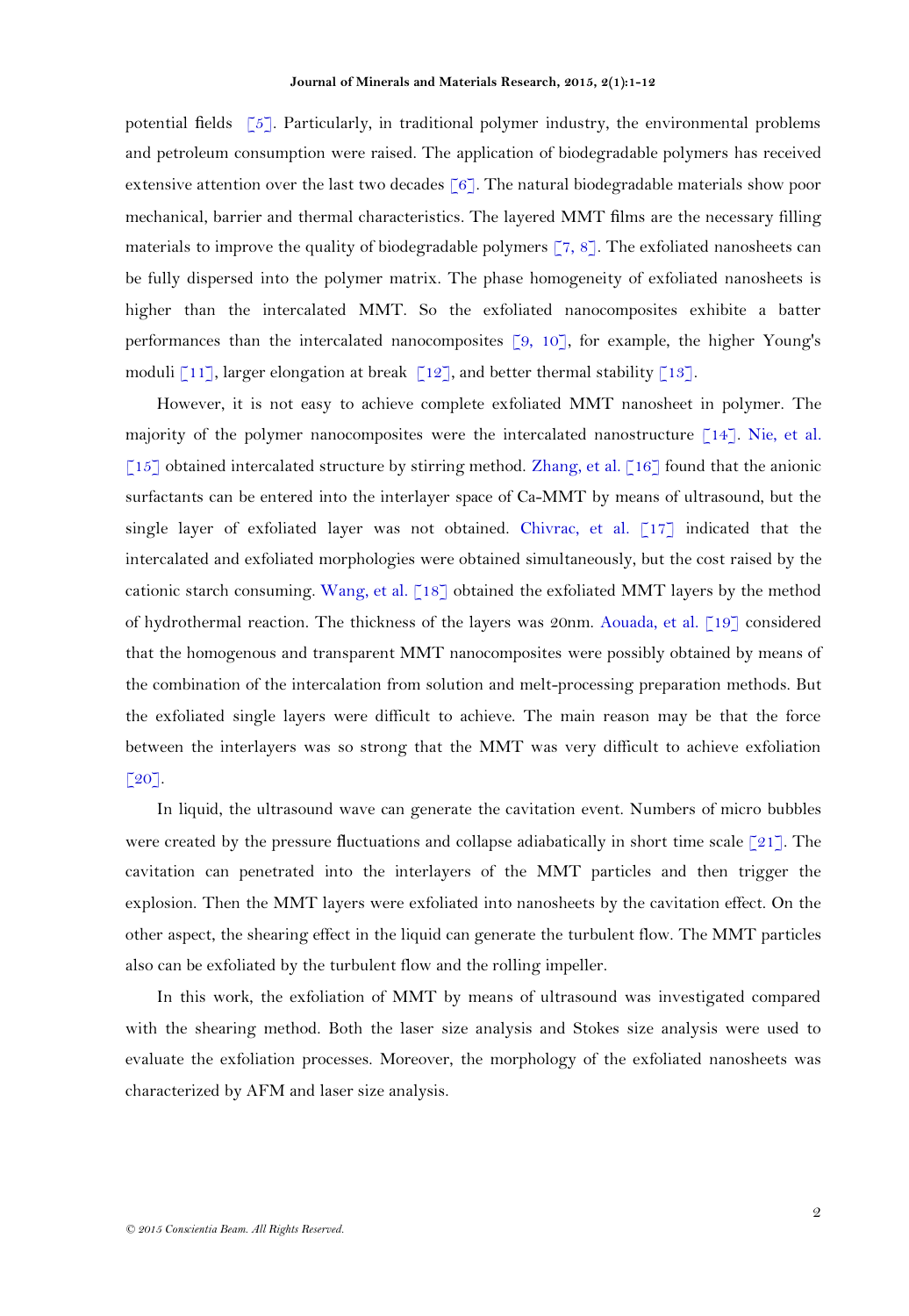## **2. EXPERIMENTAL**

### **2.1. Materials**

Na-MMT was obtained from Chifeng Ningcheng MMT Co. (Inner Mongolia, China). The swelling capacity of the prepared MMT was 93 mL/g. The XRD pattern of the MMT was shown in Fig. 1. The diffraction peaks in the pattern belong to MMT. It was indicated that the MMT sample was pure. Analytical NaCl was purchased from Aladdin Chemical Co. The deionized water was used in all experiments.



#### **2.2. Purification of MMT Sample**

A certain amount of Na-MMT was immersed in deionized water. The mass ratio of MMT/water was 0.03. The suspension was dispersed by mechanical stirring for 6 h. The shearing strength was 450 rev/min. After that, the suspension was purified by the centrifugal method to remove the sedimentation component. The centrifugal time was 1min. The rotation speed was 800rev/min. In order to obtain a saturated charged Na-MMT, the raw MMT was dispersed in 1 M NaCl solution for 12 h by shaker. Then the MMT was washed twice by water: the solid and liquid of the suspension was separated by centrifugation at the speed of 4800rev/min for 1h. The supernatants were then decanted out. After that, the sediments were immersed into the same amount of water. Then the suspension was dispersed by the mechanical stirring at the speed of 450 rev/min for 12 h.

## **2.3. Exfoliation of MMT**

Two different exfoliation methods were compared in this investigation, including ultrasound and shearing. The ultrasound exfoliation experiment was performed on a VERNON HILLS ILLINOIS CP505 ultrasound dispersion instrument. Each subsections were exfoliated in the different ultrasound strengths and ultrasound time respectively. FLUKO FA25 high speed mixer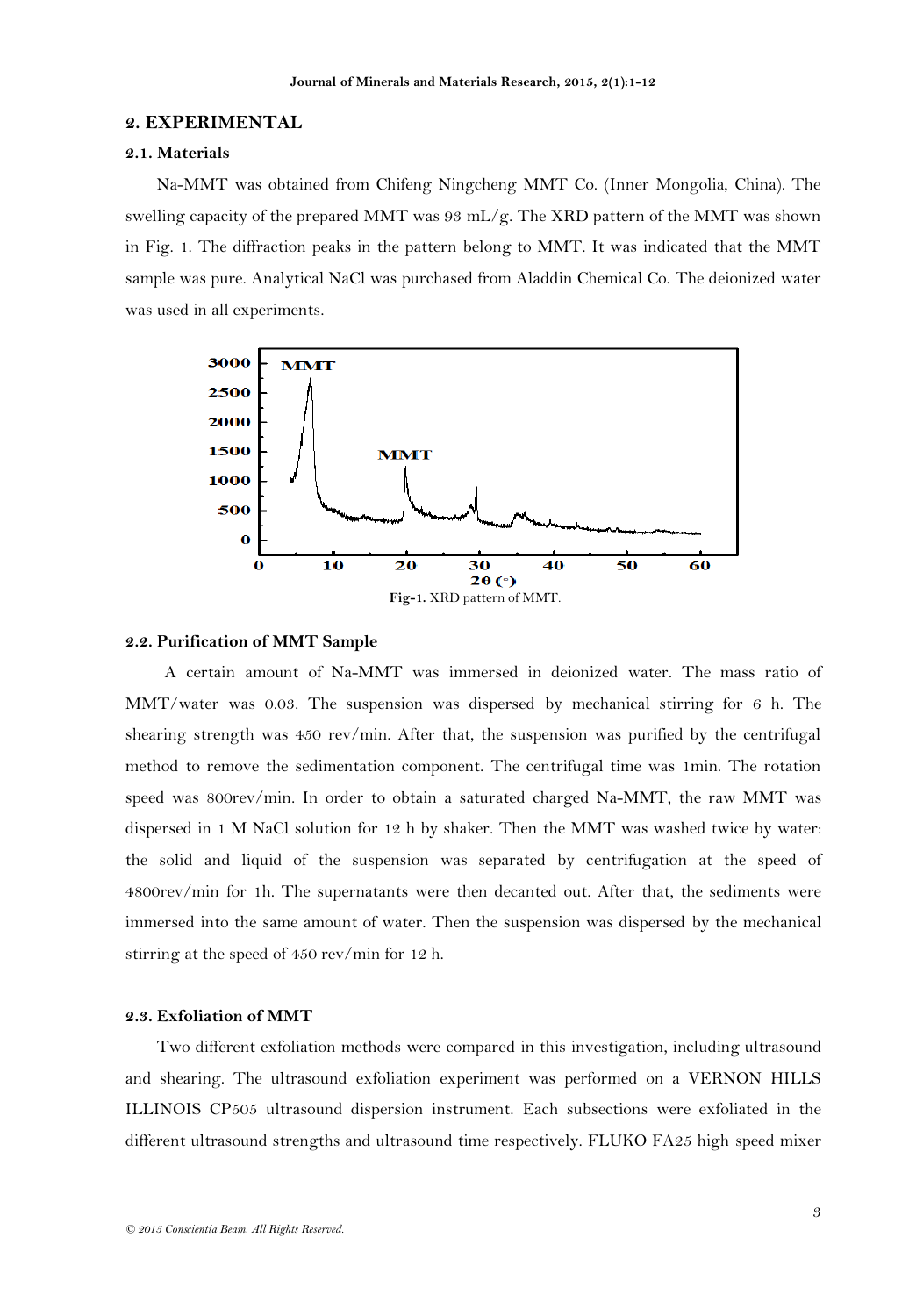was used to study the shearing exfoliation. The prepared MMT suspensions were devided into several 140 mL subsections. Each subsections were exfoliated in the different stirring strengths and stirring time respectively. The exfoliated samples were analyzed by the laser size analysis, the Stokes size analysis and the three-dimensional topographic detection respectively.

### **2.4. Measurements**

A BRUKER D8 ADVANCE X-ray diffractometer (XRD) was used to mineralogically characterize the MMT sample at a voltage of 40 kV and a current of 30 mA with Cu K radiation (

 $\lambda$  = 0.15418 nm). The swelling capacity was determined according to the standard of DZG93-06 [\[22\]](#page-11-9).

Both the laser particle size and the Stokes particle size were analyzed. The optical size was determined by MALVERN MASTERSIZER APA 2000 laser particle size analyzer. The Stokes size was measured by centrifugal classification. The sample was centrifuged by using THERMO FISHER SORVALL ST16 centrifuge at different speed. Both the supernatants and the sediments at different centrifugeal speed were filtered and dried at 60℃ in blast oven which was used to calculate the percentage of the undersize. The rotation speed of the centrifugal was determined by the following expression  $\lceil 23, 24 \rceil$ :

$$
N = \sqrt{\frac{63.0 \times 10^8 n \log(R/S)}{t D^2 \Delta S}}
$$
 (1)

where *N* is the rotation speed (rev/min); *n* is the viscosity of the fluid (0.00748 poise at 25 °C); *R* is the distance from the deposit surface to the axe of rotor (5.5 cm); *S* is the distance from the suspension surface to the axe of rotor  $(2.5 \text{ cm})$ ; *t* is the centrifugation time  $(2 \text{ min})$ ; *D* is the maximum diameter of the particles in the supernatant (μm); Δ*S* is the specific gravity difference of the particles and the liquid.

The three-dimensional topographic image was scanned by BRUKER MULTIMODE 8 atomic force microscope. The sample preparation was as follow: 3 mL suspension was diluted in 250 mL deionized water. After that, the diluted suspension was dropped on the mica plate. The mica plate was drying 1 day to obtain the AFM sample.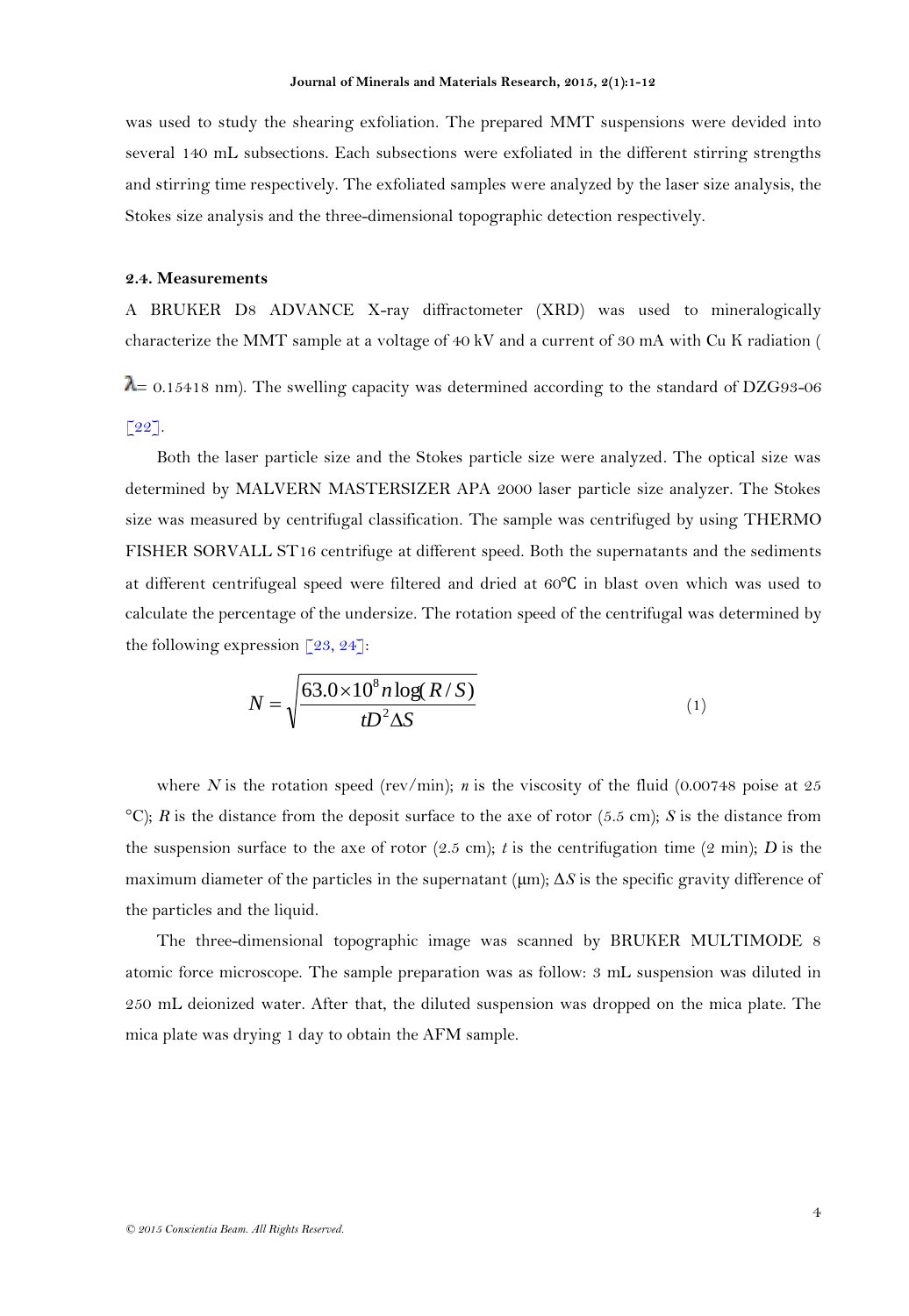### **3. RESULTS AND DISCUSSION**

#### **3.1. Optical Particle Size of Exfoliated MMT**

The cumulative undersize size of exfoliated MMT particles by ultrasound treatment at various strengths and treating time were shown in Fig. 2 and Fig. 3, respectively. It can be seen from Fig. 2, the particle size decreased greatly with the ultrasound strengths increased. In addition, it can be noted that in Fig. 3, the particle size decreased significantly with the increment of the ultrasound time. It is indicated that the exfoliation can be achieved by the ultrasound method. Even though the sample was treated at the ultrasound strength of 100W for 4min, the exfoliation effect also occurred. It means that the ultrasound method was an effective method to obtain the exfoliated MMT layers.



**Fig-2.** Particle size distribution of exfoliated MMT particles prepared by ultrasound treatment with various strengths.



The Particle size distribution of MMT particles prepared by mechanical shearing at various stirring strengths and time were shown in Fig. 4 and 5, respectively. In Fig. 4, as the shearing strengths raised, the particle size was greatly dropped. In Fig. 5, the particle size was greatly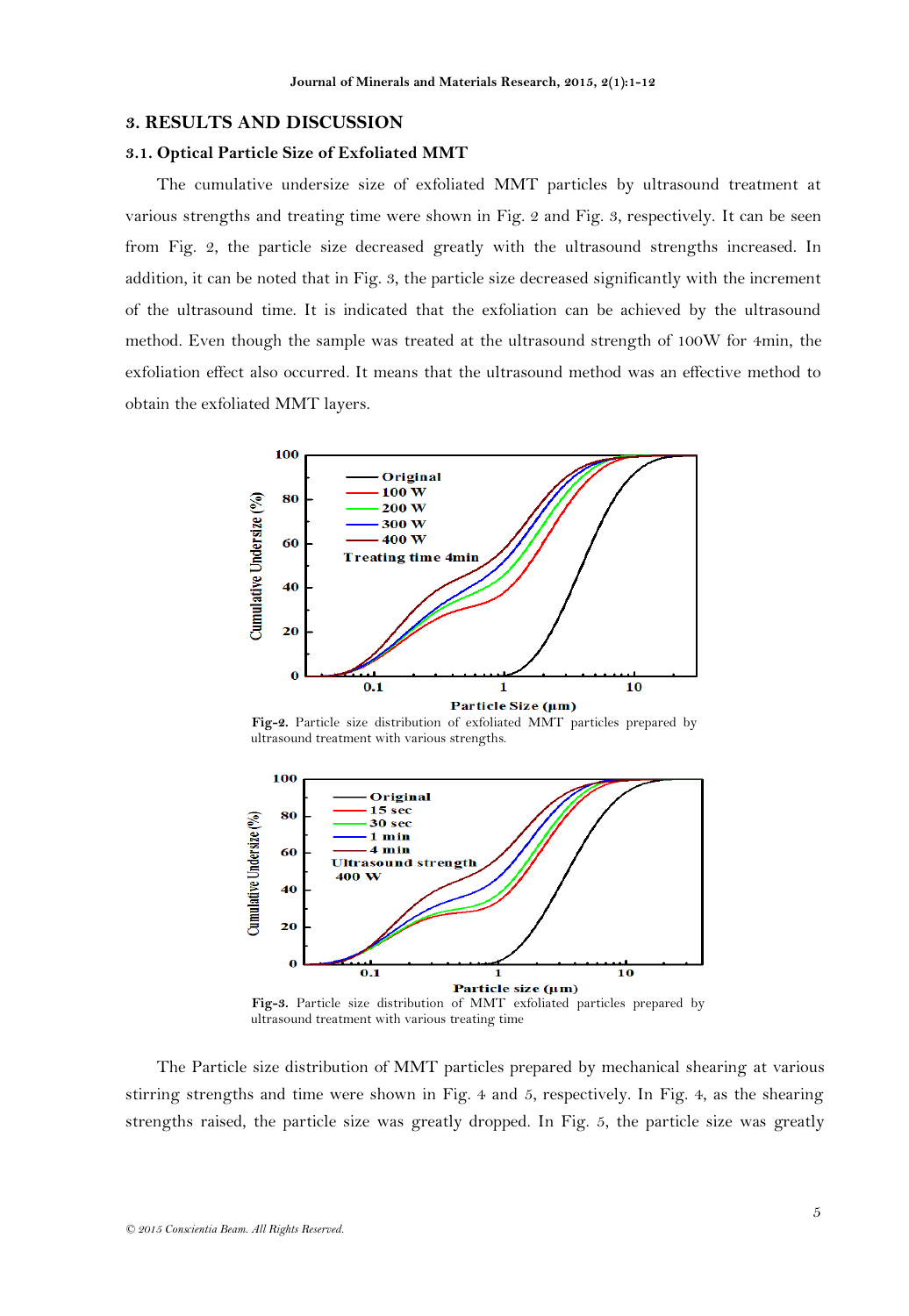dropped with the increment of the shearing time, which indicats that the exfoliation also can be achieved by shearing method.

The D50 of the MMT sample treated by ultrasound was 1.2  $\mu$ m at the ultrasound strength of 400 W for 1min. Compared to the D50 of shearing method was 2.0 μm by mechanical shearing at the strength of 27000 rev/min for 1min. In this case, the particle size of ultrasound method was smaller than that of the shearing method. The energy consumption of the ultrasound method was 2400 J in the conditions of 400 W, 1 min. When the shearing strength was 27000 rev/min, the input power of the electric motor was 500 W. The energy consumption of the shearing was 3000 J in the conditions of 27000 rev/min, 1 min. The energy consumption of ultrasound method was lower than that of the shearing method. So, the ultrasound method was recommended in the exfoliation process of the MMT mineral.



**Fig-4.** Particle size distributions of exfoliated MMT particles by mechanical shearing with various shearing strengths



**Fig-5.** Particle size distributions of exfoliated MMT particles by mechanical shearing with various shearing time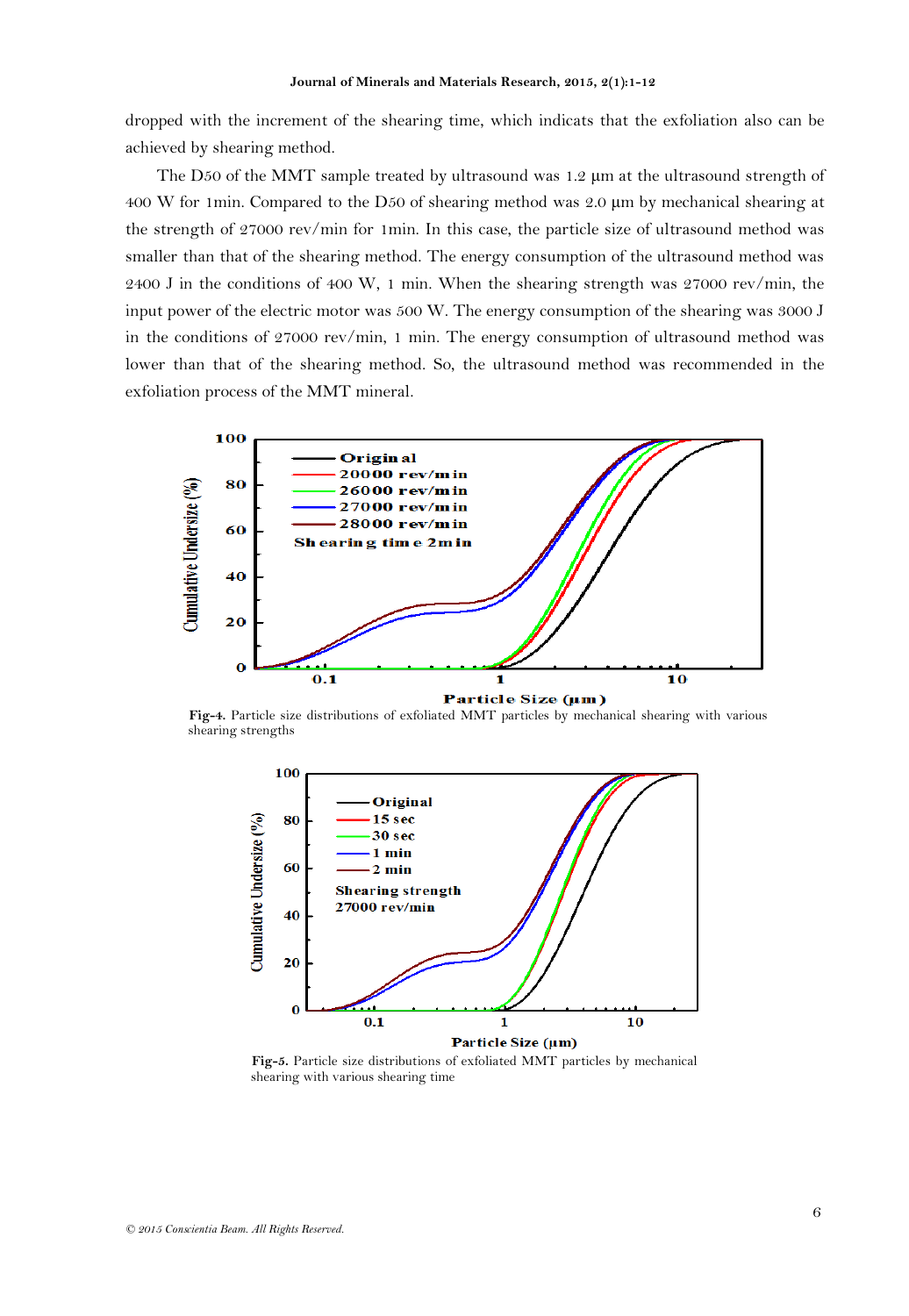#### **3.2. Stokes Size of Exfoliated MMT Particles**

Compared with the original particles, the exfoliated particles were diminished both in the width and thickness dimension remarkably. So the exfoliation effect can be detected by the laser size analysis. But the laser size was not the true geometrical size of the platelet  $\lceil 25 \rceil$ . Compared the Fig. 6 and the Fig. 2, the Stokes diameter of MMT was smaller than the laser size diameter. The diffraction of the random orientation platelet average length was longer than the geometric average length. The equivalent diameters were larger than the Stokes diameters. The Stokes diameter detection was more closed to the geometric diameter. So the Stokes particle size experiment was arranged.

The Stokes undersize curves in different ultrasound strengths and time are showed in Fig. 6 and Fig. 7 respectively. The separation size was ranged from  $0.2 \mu m$  to  $1.2 \mu m$ . In Fig. 6, with the ultrasound strength increased, the particle size was greatly decreased. For example, when the separation size was 0.2 μm, the percentage of fine fractions were increased from 43.18% to 61.09% as the strength increased from 0 W to 400 W. In Fig. 7, the particle size was significantly decreased as the ultrasound time increased. It was reconfirmed that the MMT can be exfoliated by ultrasound.



**Fig-6.** The percentage of the Stokes undersize as the separation size range from 0.2 μm to 1.2 μm with various ultrasound strengths



**Fig-7.** The percentage of the Stokes undersize as the separation size range from 0.2 μm to 1.2 μm with various ultrasound time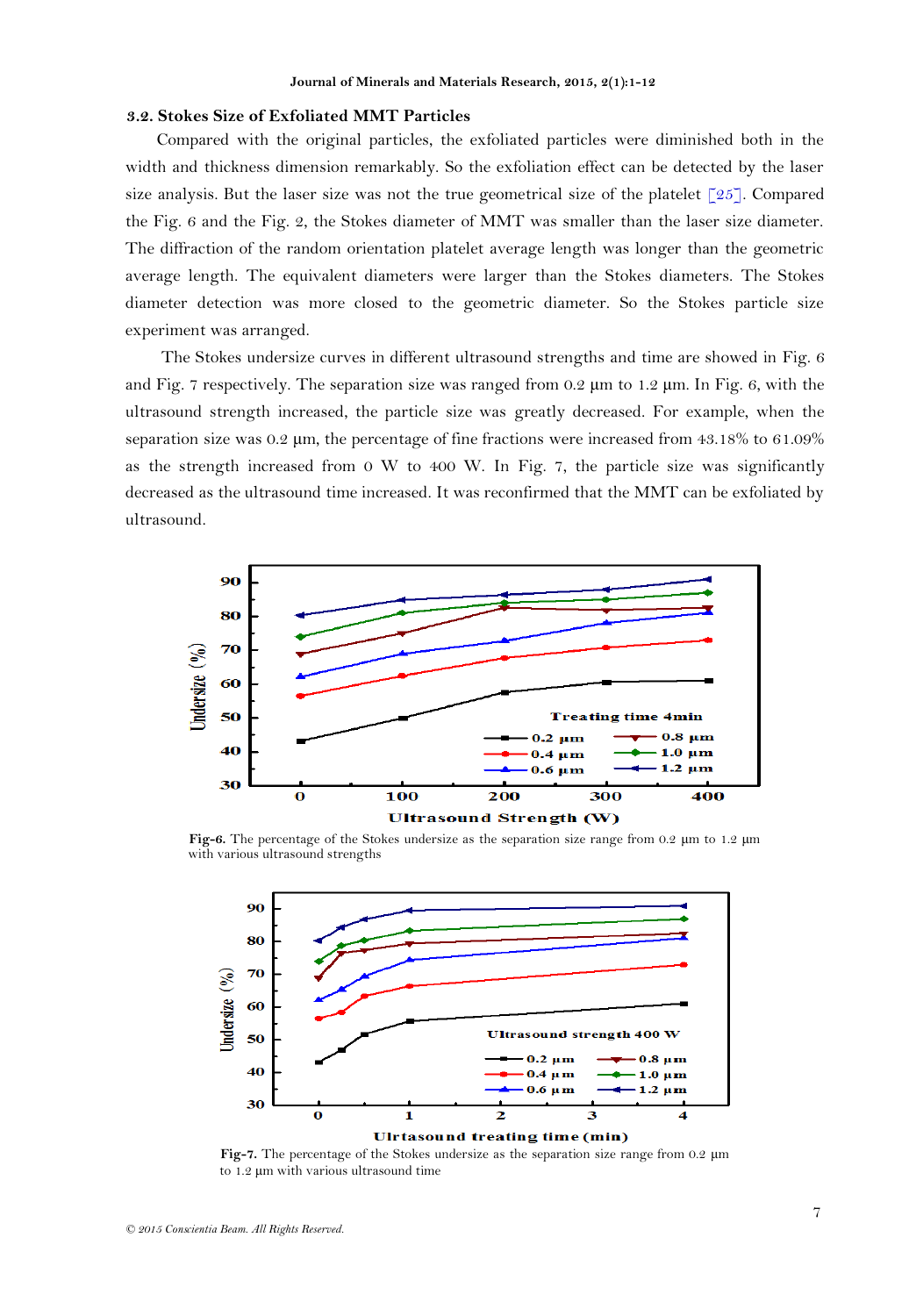Fig. 8 and Fig. 9 showed the Stokes undersize curves in different shearing strengths and time respectively. The separation size was ranged from  $0.2 \mu m$  to  $1.2 \mu m$ . In Fig. 8, as the ultrasound strengths increased, the particle size was decreased. For example, when the separation size was 0.2 μm, with the shearing strength increased from 0 to 27000 rev/min, the percentage of undersize was increased from 43.18% to 57.87%. Fig. 9 showed the percentage of undersize was raised as the increasing of the shearing time. It was reconfirmed that the MMT can be exfoliated by shearing.

The D50 of the MMT sample treated by ultrasound was 1.2  $\mu$ m at the ultrasound strength of 400 W for 1min. the D50 of shearing method was 2.0 μm by mechanical shearing at the strength of 27000 rev/min for 1min. The Stokes particle size result also indicated that a lower particle size can be achieved by ultrasound method. So, the ultrasound method was superior to the shearing method in MMT exfoliation.



**Fig-8.** The percentage of the Stokes undersize as the separation size range from 0.2 μm to 1.2 μm with various shearing strengths



**Fig-9.** The percentage of the Stokes undersize as the separation size range from 0.2 μm to 1.2 μm with various shearing time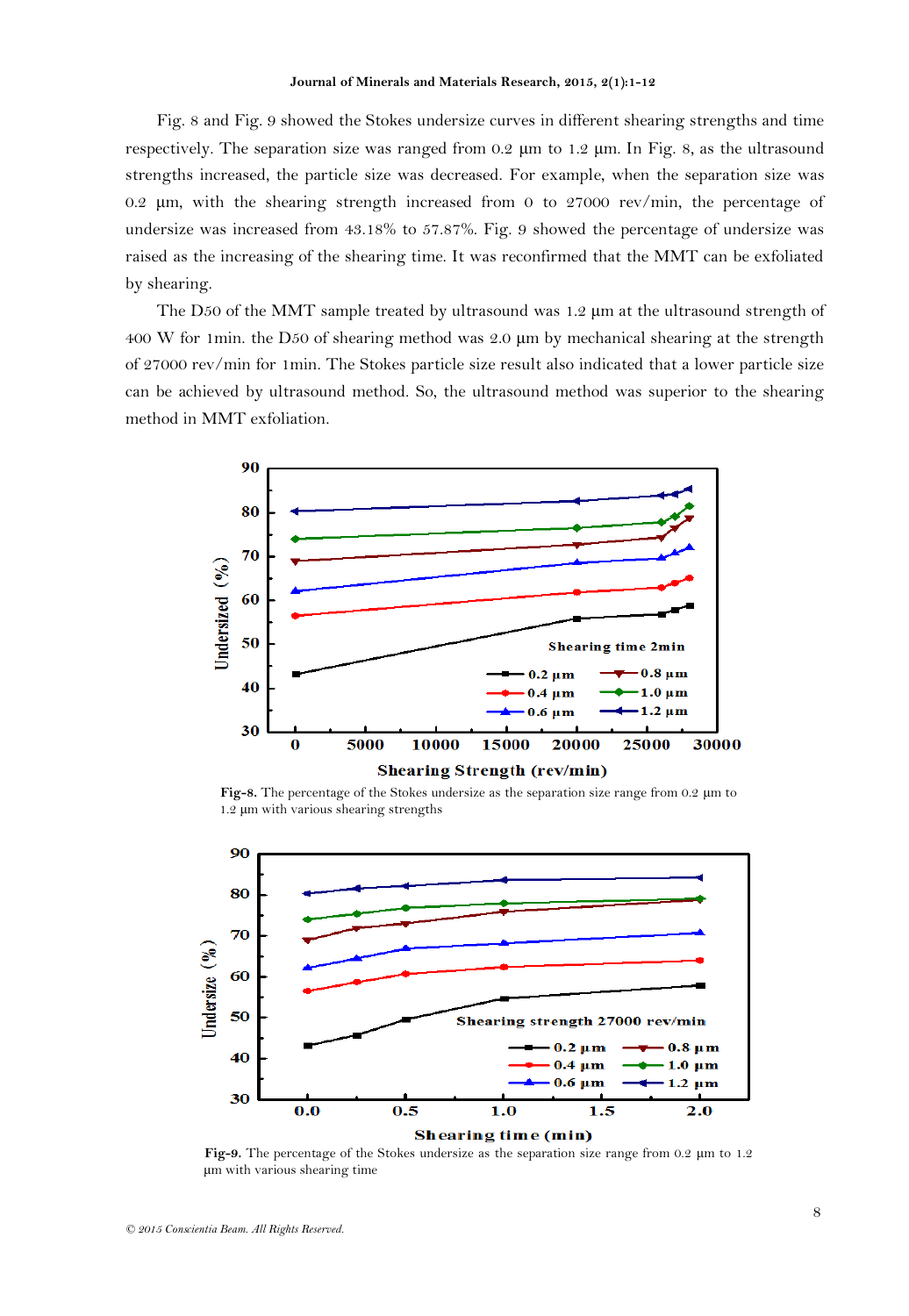### **3.3. [Morphology](file:///C:/C:/Users/Administrator/AppData/Local/Microsoft/AppData/Local/Microsoft/Windows/Temporary%20Internet%20Files/Content.Outlook/AppData/Local/Microsoft/Windows/Temporary%20Internet%20Files/lihongliang/AppData/Local/Yodao/DeskDict/frame/20141125092721/javascript:void(0);) Analysis**

Fig. 10 was AFM image of the MMT nanosheets exfoliated by the ultrasound method MMT sample treated by ultrasound at the ultrasound strength of 400W for 4min which showed that the thicknesses of the exfoliated MMT particles were all around 1 nm. [Bergaya, et al. \[26\]](#page-11-13) has summarized that the single-layer of MMT was nearly 1 nm. It is means that the exfoliated MMT particles were almost single-layer. Therefore, the single-layer nanosheets of MMT could be obtained by ultrasound method.



**Fig-10.** AFM image of the exfoliated nanosheets with the ultrasound treatment condition of 4min, 400 W

Considering the AFM images can not statistically represent the scale of the particles, the volume distribution of the laser particle size in different exfoliation conditions was used as a support (see Fig. 11). It was shown that there have the particle peaks on the fine particle size range which were all appeared in the size of 180 nm. It means that although the percentage of the fine particles were different between the different exfoliation conditions, the scale of the exfoliated particles was uniform.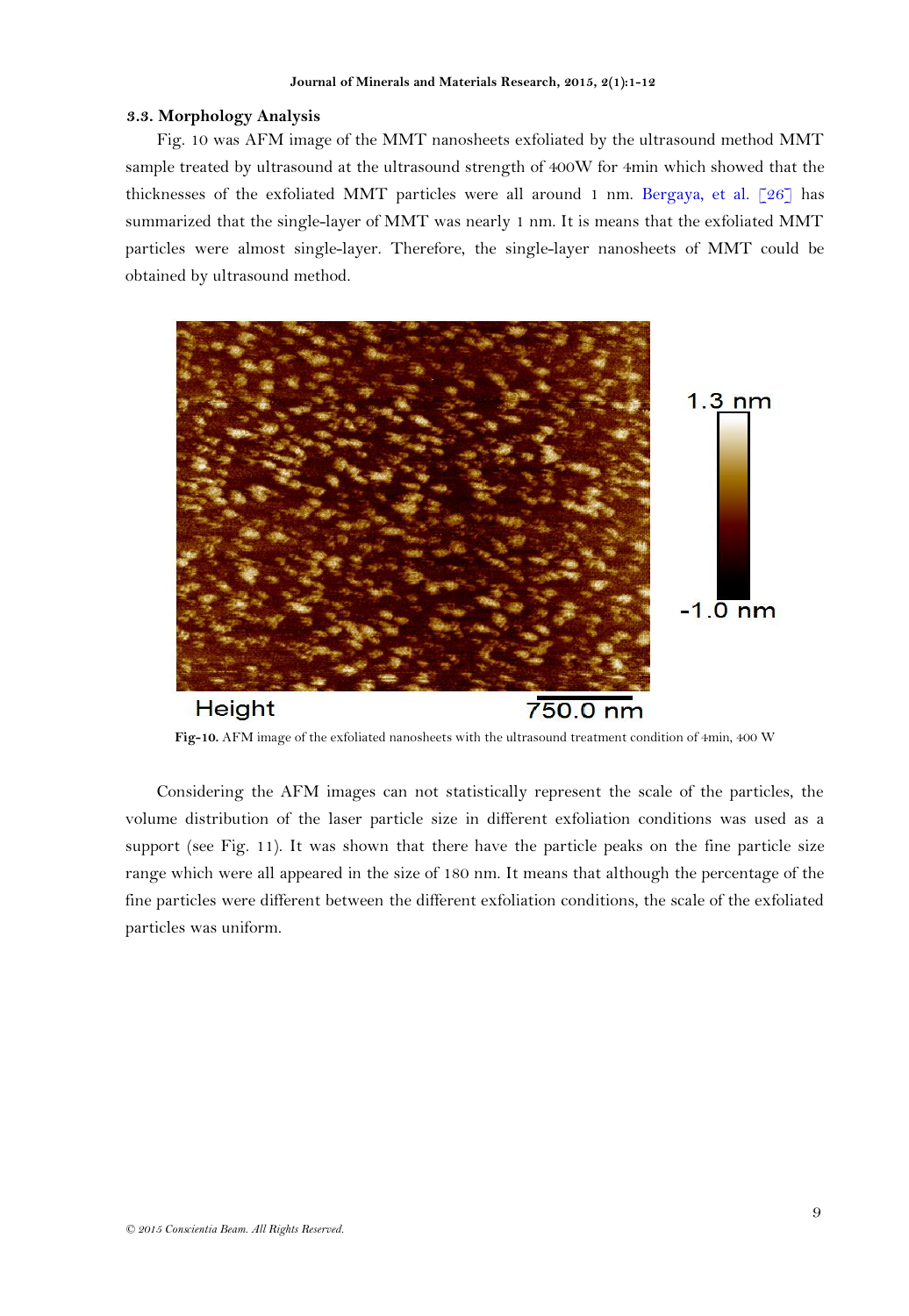

**Fig-11.** Particle size distribution of exfoliated MMT. (a) with various ultrasound strengths. (b) with various ultrasound treating time; (c) with various shearing strengths; (d) with various shearing time

According to the AFM detection, the single layers of MMT were produced. It means that the limitation of exfoliation was approached. The ratio of the strength toward thickness direction to width direction of single layer was nearly a constant value  $\lceil 26 \rceil$ . So the width of the MMT should also be approached to the minimum value in case of the thickness was approached the minimum value. This was the reason why the fine particles peaks of the laser particle size curves were all located in the 180 nm. AFM result also proved that the width of the nanosheets were around 180 nm (Fig. 10). So the ratio of the thickness to the width of the exfoliated nanosheet was approximately equals to 1:180. Additionally, the ratio of the strength toward thickness direction to width direction of single layer was also approximately equals to 1:180.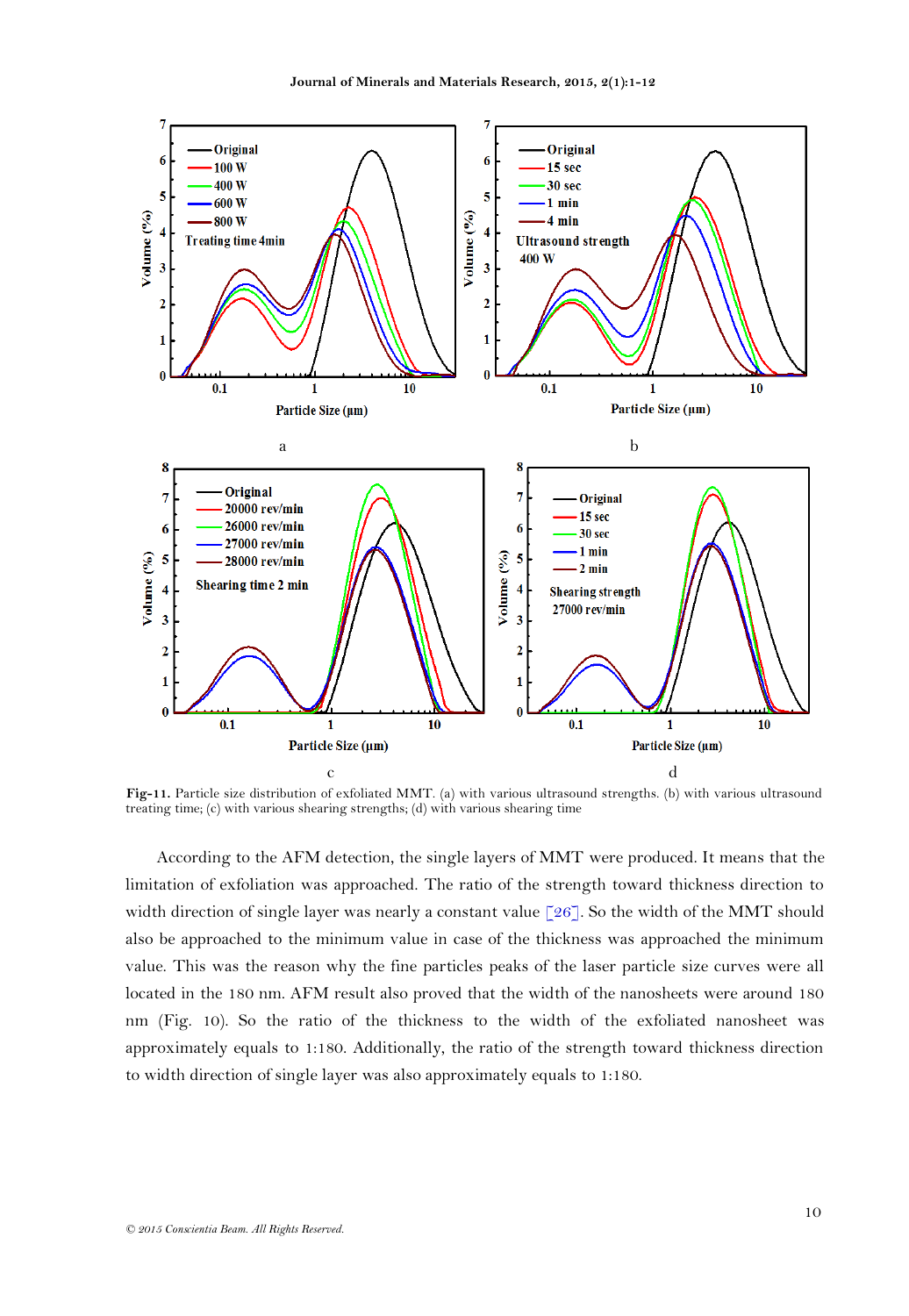### **4. CONCLUSIONS**

(1) The experiment results have shown that the ultrasound treatment was superior to mechanical shearing for the exfoliation of MMT, allowing higher fine particle production and lower energy consumption.

(2) The exfoliated MMT nanosheets were about 1 nm in thickness, indicating that single layer of MMT has been produced.

### **5. ACKNOWLEDGMENTS**

The financial supports to this work from the National Natural Science Foundation of China under the project No. 51474167 was gratefully acknowledged. Also, H. Li would like to thank the Consejo Nacional de Ciencia y Tecnologia of Mexico for offering him the scholarship under the grant No. 595986 during his Ph. D. Studying.

#### **REFERENCES**

- <span id="page-10-0"></span>[1] S. Babel and T. A. Kurniawan, "Low-cost adsorbents for heavy metals uptake from contaminated water," *Hazardous Materials,* vol. 97, pp. 219-243, 2003.
- [2] M. I. Carretero, "Clay minerals and their beneficial effects upon human health," *Applied Clay Science,* vol. 21, pp. 155-163, 2002.
- [3] J. H. Choy, S. J. Choi, J. M. Oh, and T. Park, "Clay minerals and layered double hydroxides for novel biological applications," *Applied Clay Science,* vol. 36, pp. 122-132, 2007.
- [4] H. H. Murray, "Traditional and new applications for kaolin, smectite, and palygorskite: A general overview," *Applied Clay Science,* vol. 17, pp. 207-221, 2000.
- <span id="page-10-1"></span>[5] Z. P. Zhang, L. B. Liao, Z. G. Xia, and C. Li, "Montmorillonite-carbon nanocomposites with nanosheet and nanotube structure: Preparation, characterization and structure evolution," *Applied Clay Science,* vol. 55, pp. 75-82, 2012.
- <span id="page-10-2"></span>[6] L. Yu, K. Dean, and L. Li, "Polymer blends and composites from renewable resources," *Prog. Polym. Sci.,* vol. 31, pp. 576-602, 2006.
- <span id="page-10-3"></span>[7] K. Wang, L. Chen, M. Kotaki, and C. He, "Microstructure and thermal mechanical properties of epoxy/crude clay nanocomposites," *Applied Science and Manufacturing,* vol. 38, pp. 192-197, 2007.
- <span id="page-10-4"></span>[8] K. Podgorski, H. Kaczmarek, and A. Podgorski, "The effect of UV-irradiaiton on poly (Vinyl Alcohol) composites with montmorillonite," *Photochem. Photobiol,* vol. 191, pp. 209-215, 2007.
- <span id="page-10-5"></span>[9] M. Alexandre and P. Dubois, "Polymer-layered silicate nanocomposites: Preparation, properties and uses of a new class of materials," *Materials Science and Engineering R-Reports,* vol. 28, pp. 1-63, 2000.
- <span id="page-10-6"></span>[10] S. Sinha Ray and M. Okamoto, "Polymer/layered silicate nanocomposites: A review from preparation to processing," *Progress in Polymer Science,* vol. 28, pp. 1539-1641, 2003.
- <span id="page-10-7"></span>[11] Y. Kojima, A. Usuki, M. Kawasumi, A. Okada, T. Kurauchi, and O. Kamigaito, "One-pot synthesis of nylon 6-clay hybrid," *Polym, J. Sci. Pol. Chem.,* vol. 31, pp. 1755-1758, 1993.
- <span id="page-10-8"></span>[12] Z. Wang and T. J. Pinnavaia, "Hybrid organic–inorganic nanocomposites: Exfoliation of magadiite nanolayers in an elastomeric epoxy polymer," *Chem. Mater.,* vol. 10, pp. 1820-1826, 1998.